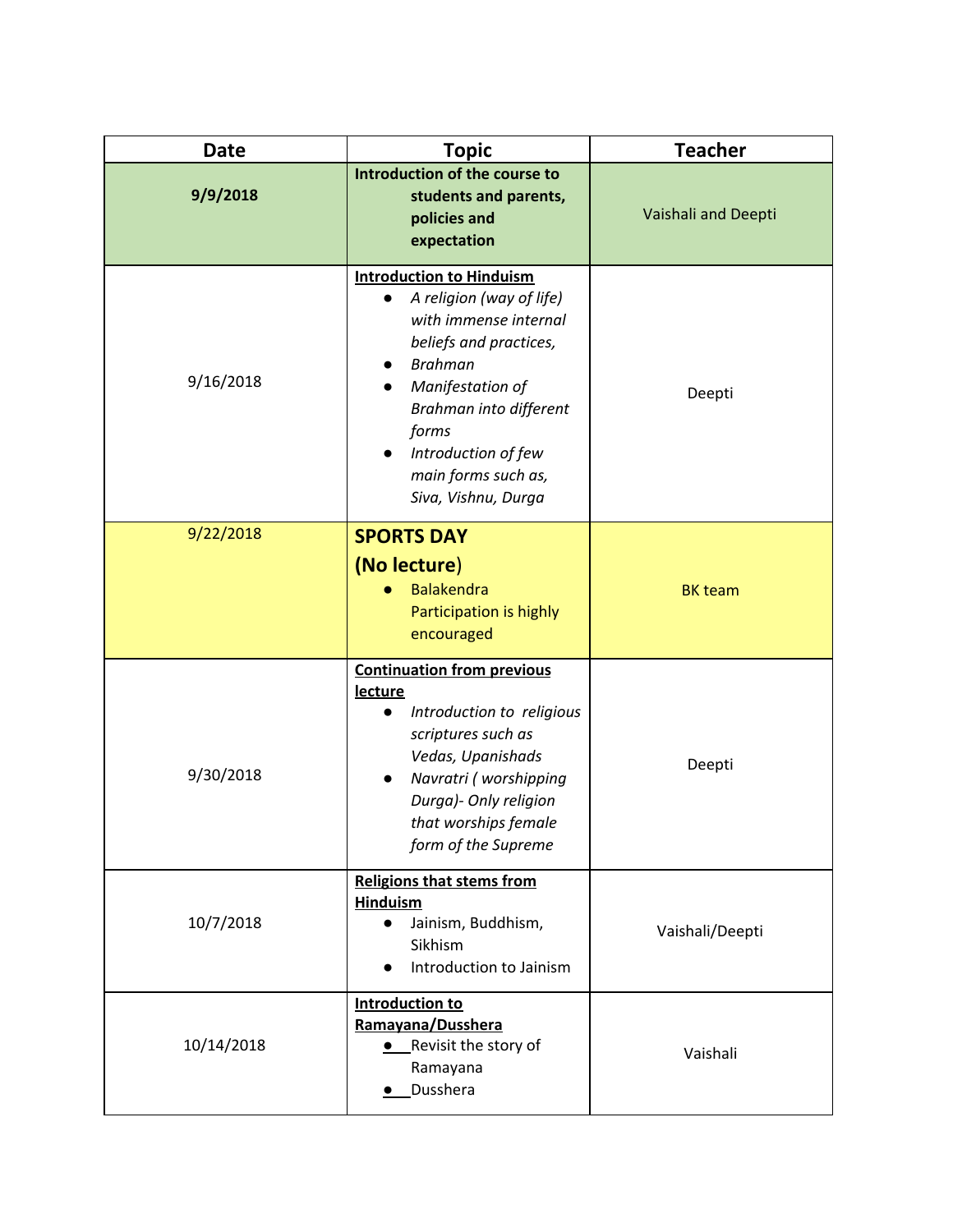| 11/2/2018 | <b>DIWALI PARTY</b><br>(6 PM)No lecture) | <b>BK Team</b> |
|-----------|------------------------------------------|----------------|

| <b>Date</b>            | <b>Topic</b>                                                                                                                                 | <b>Teacher</b> |
|------------------------|----------------------------------------------------------------------------------------------------------------------------------------------|----------------|
| 11/18/2018             | <b>Continuation of Ramayana</b><br>Read few passages of<br>Ramayana<br>Meaning of these<br>passages<br>How it relates to our<br>modern life? | Vaishali       |
| 12/2/2018              | <b>Mid-Semester Test</b>                                                                                                                     | BK team        |
| 12/09/2018             | <b>Field Trip/ Outreach</b><br><b>Program (No Lecture)</b>                                                                                   | BK team        |
| 12/16/2018             | <b>Community Service</b><br><b>Holiday Party</b><br>(No Lecture)                                                                             | <b>BK Team</b> |
| <b>CHRISTMAS BREAK</b> |                                                                                                                                              |                |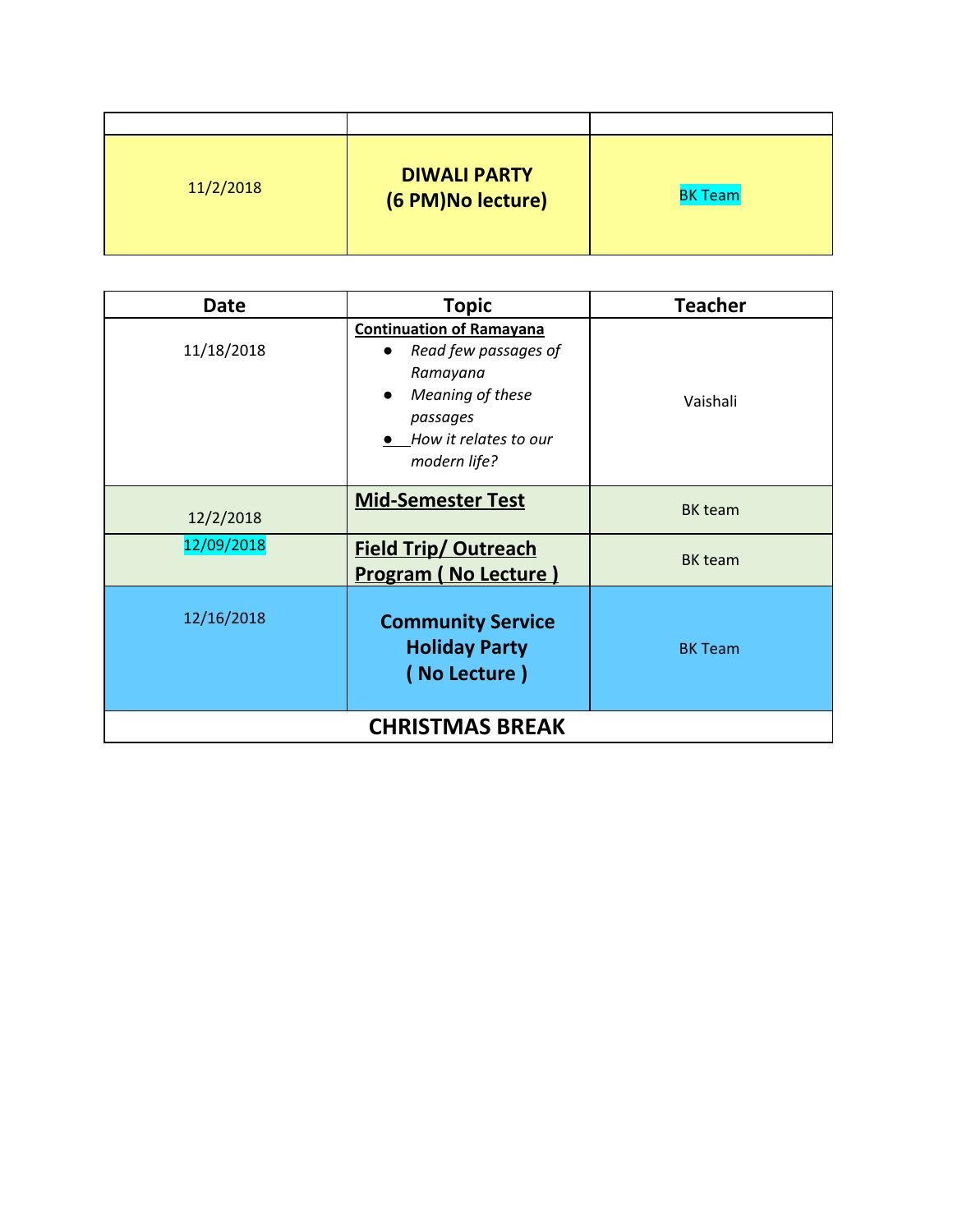| <b>Date</b> | <b>Topic</b>                                                                                                                                                                                                             | <b>Teacher</b> |
|-------------|--------------------------------------------------------------------------------------------------------------------------------------------------------------------------------------------------------------------------|----------------|
| 1/13/2019   | <b>Introduction to Bhagavad Gita</b><br>Introduction to the holy<br>scripture<br>Revisit the story of<br>Mahabharata<br><b>Topics for Poster</b><br>presentation<br>(Characters from Gita)                               | Deepti         |
| 1/20/2019   | <b>Continuation from previous</b><br><b>lecture</b><br>Read few passages of<br>Mahabharata<br>Meaning of these<br>passages<br>How it relates to our<br>modern life?                                                      | Vaishali       |
| <b>TBD</b>  | <b>REPUBLIC DAY -</b><br><b>Celebration - BK</b><br><b>MUSICAL</b>                                                                                                                                                       | <b>BK</b> team |
| 02/03/2019  | Dharma, Karma and Moksha<br>What is the purpose of<br>Human Life?<br>What is Samrsa and<br>Mokhsa?<br>To perfect the Soul- how<br>to do work towards<br>this?<br>How do we liberate<br>from cycle of birth and<br>death? | Vaishali       |
| 02/10/2019  | <b>Balakendra Skit</b><br>(No lecture)                                                                                                                                                                                   | <b>BK</b> team |
| 02/17/2019  | <b>Field Trip / COMMUNITY</b><br><b>SERVICE</b><br>(No lecture)                                                                                                                                                          | <b>BK</b> team |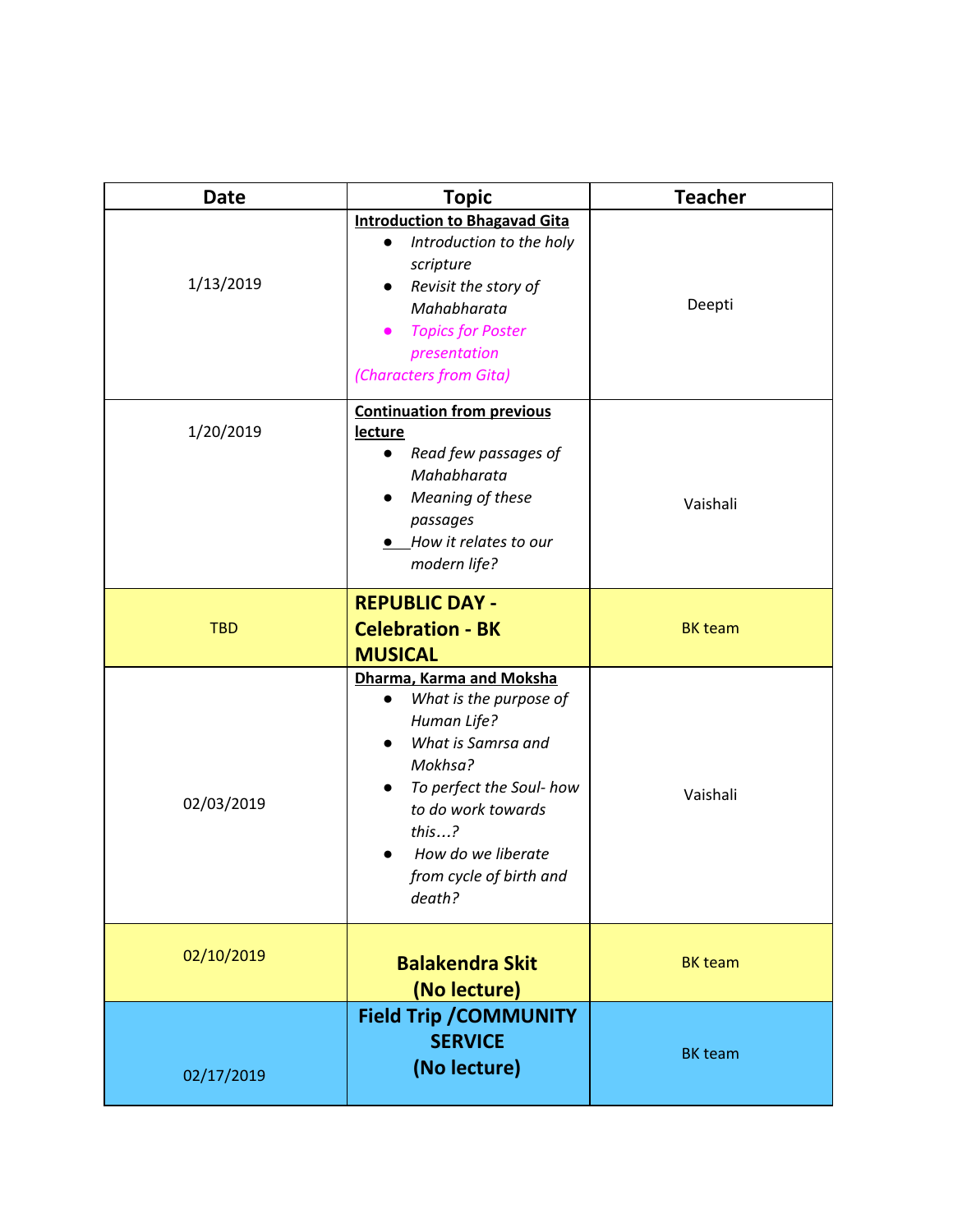| <b>Date</b> | <b>Topic</b>                                                                                                                      | <b>Teacher</b>    |
|-------------|-----------------------------------------------------------------------------------------------------------------------------------|-------------------|
| 02/24/2019  | <b>POSTER PRESENTATION</b><br><b>Mythological Characters.</b><br><b>Give rubric</b>                                               | Deepti & Vaishali |
| 03/17/2019  | Holi<br>Story of Holi<br>Cultural and social<br>significance of Holi                                                              | Vaishali          |
| 03/24/2019  | <b>QUIZ COMPETITION</b>                                                                                                           |                   |
| 03/31/2019  | <b>Introduction to Puranas</b><br>Selection from the<br>$\bullet$<br>Puranas: Story of<br>Krishna and Kaliya<br><b>Discussion</b> | Deepti            |
| 04/07/2019  | <b>Goddess in Puranas</b><br>Stories of Goddess from<br>Puranas<br><b>Discussion</b>                                              | Deepti            |
| 04/28/2019  | <b>Earth Day celebration -</b><br><b>Field Trip (No Lecture)</b>                                                                  | <b>BK</b> team    |
| 05/05/2019  | <b>Guest Speaker - Community</b><br><b>Service</b>                                                                                | <b>TBD</b>        |
| 05/19/2019  | <b>Oral Presentation</b><br>What according to you<br>is community service?                                                        | Vaishali/Deepti   |